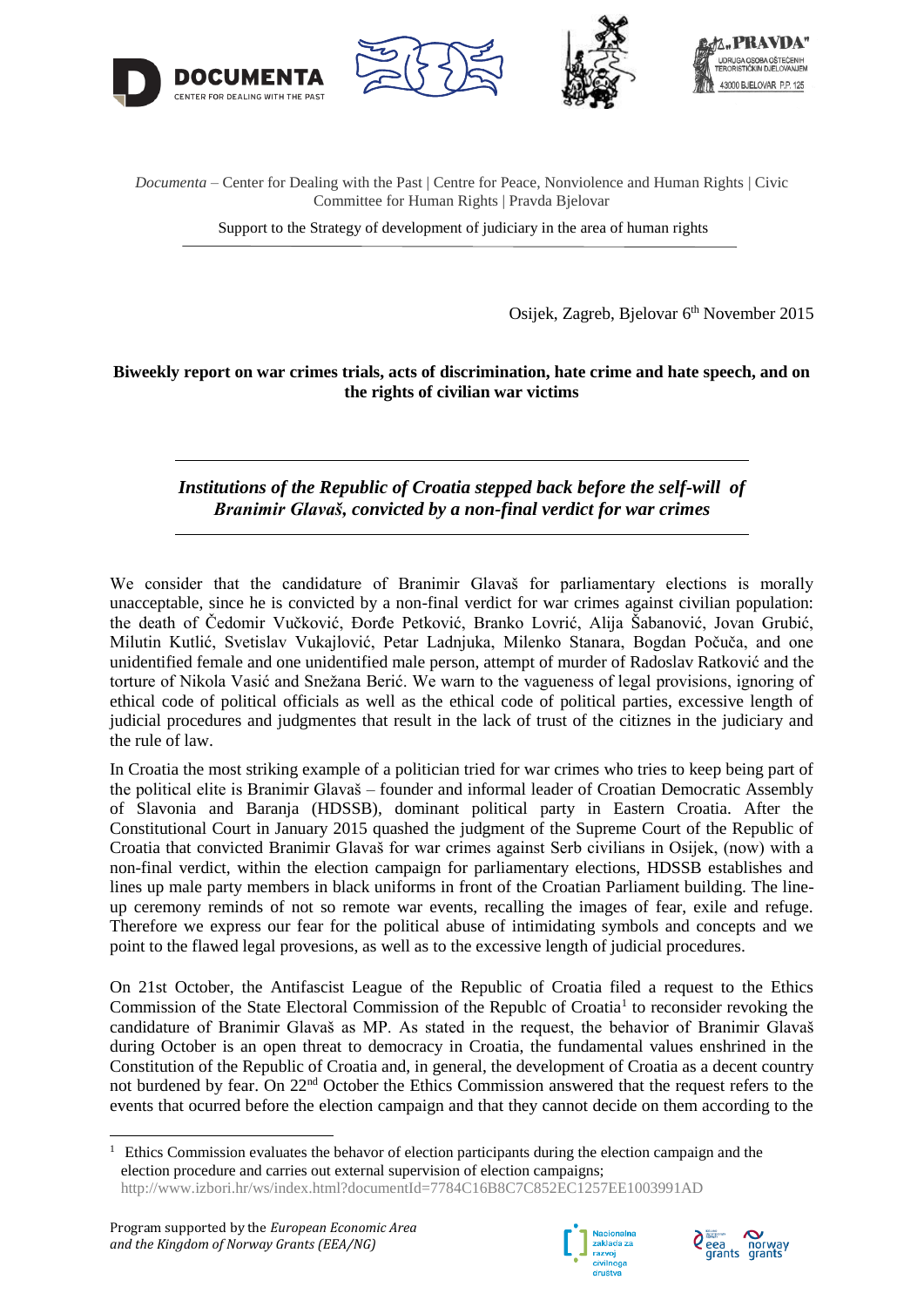Art. 28 It. 1 and 103. It. 2 of the *Election Code of Ethics<sup>2</sup>* . At the same time in October the Ministry of Public Administration of the Republic of Croatia, as a comment related to the abuse of symbols, more precisely the line-up of Slavonian Hawkby HDSSB, stated that the Ministry of Public Administration is competent for authorizing the statutes of political parties in accordance with the Law on Political Parties. The Law does not contain provisions regarding the establishment or lining-up of honor guard, although symbolically it reminds on the 1st SS-Panzer Division *Leibstandarte SS Adolf Hitler*. Also, the very term «guard» (fr.) represents an elite military troop in charge of security and honors of statesmen; their body guard or personal escort.

According to the provisions in force, today we have an MP candidate, in this case representative of HDSSB in the IV electoral unit, with non- final verdict for war crimes, a man who fled from Croatian laws and judiciary, who lines up a guard of uniformed men, and on the other side a passive attitude of the society and state institutions. In the light of the reaction of the state through the preventive measures of the protection of democracy, we would like to point out to the ECHR judgment in the case of Vona vs. Hungary (Application No. 35943/10) of July 2013 where the Court unanimously decided that there was no violation of the Article 11 (Freedom of peaceful assembly and to freedom of association with others) of the European convention on human rights. The case discusses the dissolution of the Hungarian Guard Association because of anti-Roma demonstrations organized within the movement. In the Court's view, "the State is also entitled to take preventive measures to protect democracy *vis-à-vis* such non-party entities if a sufficiently imminent prejudice to the rights of others threatens to undermine the fundamental values on the basis of which a democratic society exists and functions... A paramilitary march goes beyond the mere expression of a disturbing or offensive idea, since the message is accompanied by the physical presence of a threatening group of organized activists. Where the expression of ideas is accompanied by a form of conduct, the Court considers that the level of protection generally granted to freedom of expression may be reduced in the light of important public-order interests related to that conduct."

# *Recognition and remorse for war crimes*

During the yearslong war crimes monitoring we have observed that the admission of crime and expressed remorse of the perpetrator is not an often event in our courtrooms. At the trial before the Osijek County Court in October 2015, Đorđe Stojaković , aaccused of war crimes against prisoners of war by inhuman treatment towards prisoners of war – the crime on the bridge between Erdut and Bogojevo, according to the Art. 122 of the General Criminal Code of the Republic of Croatia, plead guilty. He was found guilty because on 19<sup>th</sup> November 1991, as member of the reserve unit of the Military Police of the Yugoslav People's Army near the bridge Erdut Bogojevo, after pulling out the prisoners of war from the bus, he participated in physical abuse of two prisoners of war from Borovo Commerce. The Court took into consideration his guilty plea and his remorse and sentenced him to 3 years of prison.

On the basis of the Vukovar County State Attorney's Office indictment no. K-DO-30/10 and European

-





<sup>2</sup> **Amendments to the Act on Election of Representatives to the Croatian Parliament** (OG 19/2015), adopted the suggestions of civil society organizations, specifically: Voters and political parties may not nominate persons sentenced to an unconditional punishment of incarceration over six months in duration by a court decision in full force and effect if at the moment of the entry into force of the decision to call an election the punishment is being enforced or to be enforced. Also, Voters and political parties may not nominate persons whose rehabilitation terms under a special law have not expired at the moment of the entry into force of the decision to call an election, and who were sentenced by a court decision in full force and effect for any of the following crimes against humanity and human dignity: genocide, a crime of aggression, a crime against humanity, a war crime, terrorism, terrorist association, torture, slavery; criminal offences against life and limb: aggravated murder, and criminal offences against official duty: abuse of position and authority.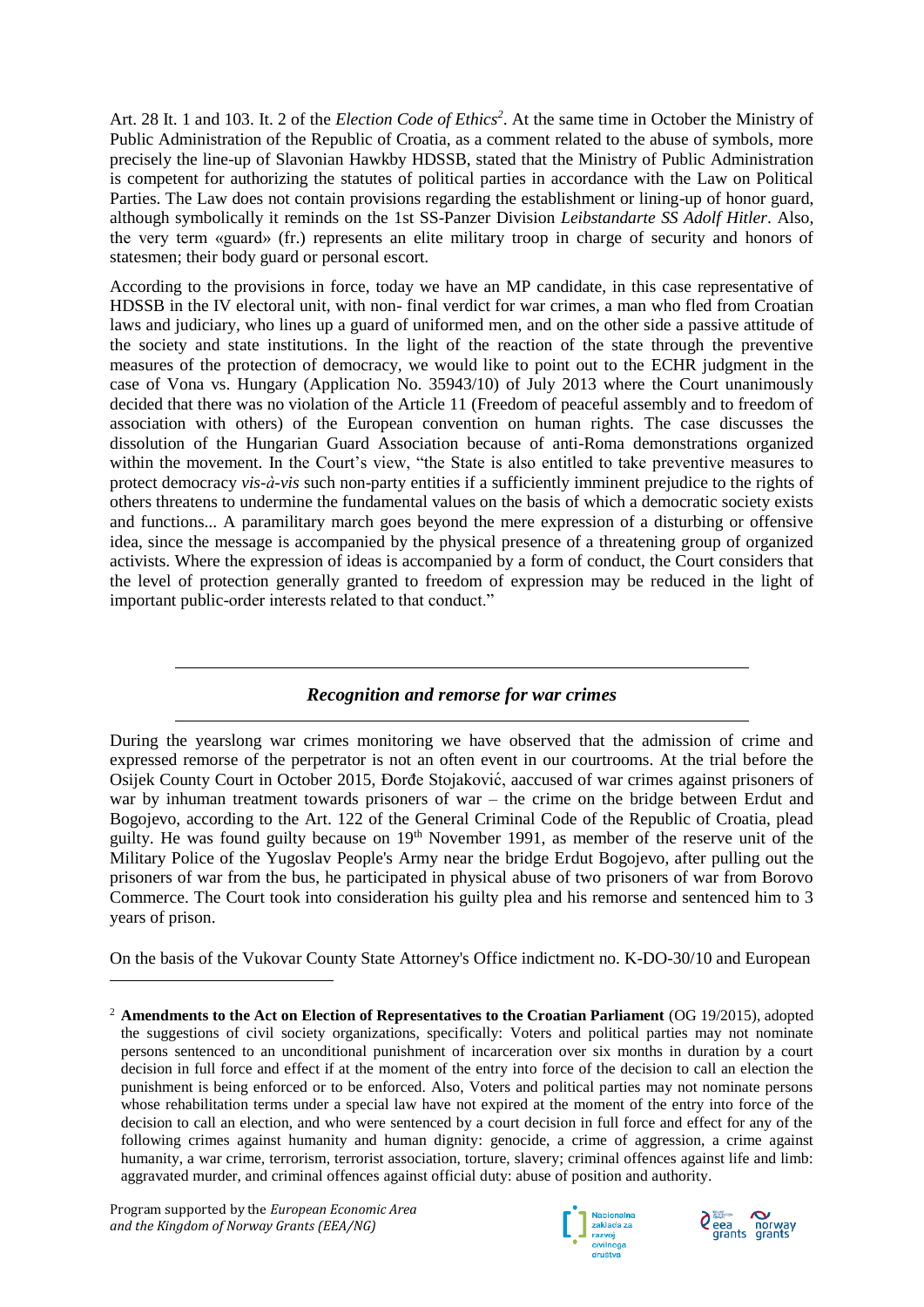arrest warrant, Đorđe Stojaković was extradited from Ireland on 17th July 2015. During the trial he was in investigative detention in Osijek.

# *Position of the Supreme Court of the Republic of Croatia regarding in absentia war crimes trials*

The trials against members of Serb paramilitary forces accused of war crimes are still being held *in absentia*. Therefore in 2014 in absentia were held against 27 indictees. We stress that in 5 cases against 7 defendants<sup>3</sup>, the trials were held *in absentia* and non-final judgments were rendered. The addresses of the 6 defendants are known: five (5) of them live on the territory of the Republic of Serbia and one (1) on the territory of Montenegro. We consider that there was an opportunity for cooperation between the judiciaries of the countries in the region. Also, a legal effect of these judgments is questionable, for the judiciary and for the injured persons in these procedures.

On 24th September 2015 the Supreme Court of the Republic of Croatia quashed the first-instance judgment of the Zagreb County Court in an *in absentia trial* against Dušan Žarković et al. (Crime in Joševica). The reasons of the abolishment of the first-instance judgment is the application of the Criminal Procedure Court<sup>4</sup> provisions, that require cumulative fulfilment of necessary preconditions of the Article 402, It. 3 of the CPC<sup>5</sup>. In this particular case the first-instance court has not reasoned why the extradition of the defendant or a trial in another country is not possible.

### *Availability of archival materials in the process of dealing with the past*

At its 263th session, the Government of the Republic of Croatia**<sup>6</sup>** unanimously adopted a Resolution to declasify the documents of the Presidency of the Socialist Republic of Croatia (SRC), Executive Council of the SRC Parliament (executive power) and the SRC Parliament (legislative power). Therefore the documents of the above mentioned body will be available to the public- the archival materials of 30 or more years since their creation, until 31<sup>st</sup> December 1984, as well as the archival materials of the above mentioned bodies of executive and legislative power in the period from 1985 to 1990.

At te same session the Government adopted the Resolutions on defining dedlines of use of archival materials created during the presidential office of Franjo Tuđman: 30 years after the creation of documents for the archival materials that are not confidential, and 50 years for classified documents, containing data related to external affairs, defense and national security affairs, whose availability would be detrimental to the national interest of the Republic of Croatia.

We welcome the Goverment's initiative regarding the declassification of archival materials of the former SR Croatia, but we warn to the further lack of transparency and deprivation of the public regarding the documents created during the presidential office of Franjo Tuđman. According to the Resolution, such documents will not be available for 50 years to the public, and upon individual





<sup>1</sup> <sup>3</sup> See Crimes at the Bršljenovica hill near Plaški, Crime in Čanak near Korenica, Crime in Drinovci, Crime in Banski Grabovac, Crime in Slano.

<sup>4</sup> Official Gazette no.152/08, 76/09, 80/11, 91/12 – Judgment of the Constitutional Court of the Republic of Croatia, 143/12, 56/13, 145/13 i 152/14)

<sup>&</sup>lt;sup>5</sup> The defendant can be tried in absentia only if there are especially important reasons for the trial, and a trial in a foreign country is not possible, or his/her extradition is not possible or he/she is unavailable to the authorities.

<sup>6</sup> Source: <https://vlada.gov.hr/sjednice/263-sjednica-vlade-republike-hrvatske-18006/18006>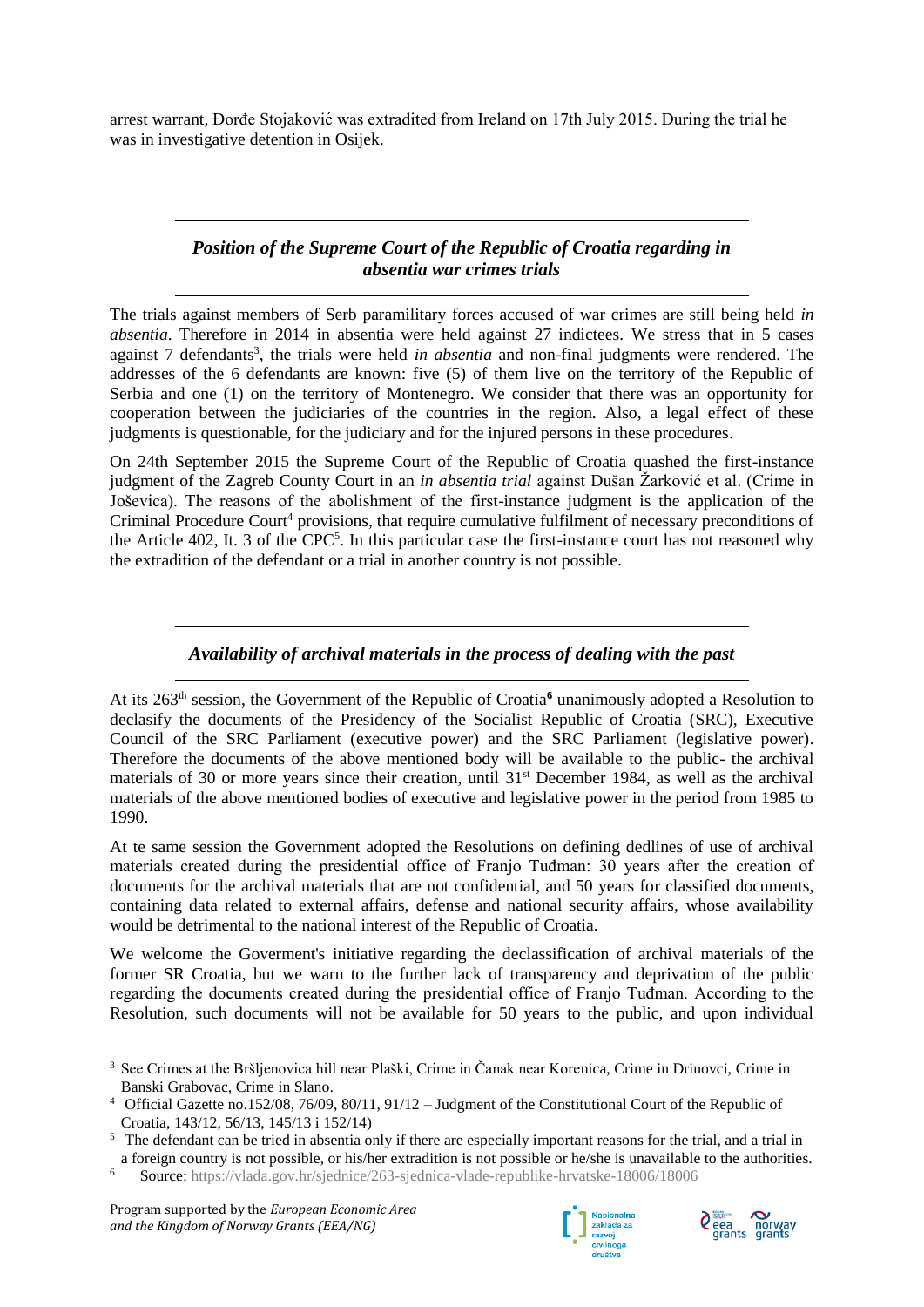requests to access and use they will depend on the approval by the Commission for Archival Materials of National Interest.

# *2138 missing persons – The Book of Missing Persons as an appeal to the publicc*

On 30th October 2015 a fourth edition of the *Book of missing persons on the territory of the Republic of Croatia*<sup>7</sup> was presented. The book contains two separate lists: a list of 1716 persons missing on the territory of the Republic of Croatia during the Homeland War from 1991 to 1995, and the list of 422 persons that it is known that they are dead, but their bodies are still not found. In total, these are 2138 cases unsolved on the date of the publishing of the Book,  $1<sup>st</sup>$  May 2015. The book also contains 52 open request for finding missing citizens of the Republic of Croatia on the territory of Bosnia and Herzegovina.

At the book presentation the Minister of War Veterans Predrag Matić stressed that during his term of offices no difference was made between the persons missing during the Homeland War in 1991 and the ethnic Sebrs missing during the MPO «Storm» in 1995. He underlined that the main adverse factor is the lapse of time. It is increasingly difficult to find the real evidence leading to the missing persons. Therefore the book is an appeal to the public to contribute with their information to the process of finding and clarification of the fate of the missing, as well as to overcoming of the problem that constantly burdens the war trauma.

# *Annex: In the light of the difficulty of yet another day of humanitarian crisis- appeal of the Initiative «Dear refugees: Welcome to Croatia»*

Because of the importance of the response of Croatian society in accordance with the principles of the repsect of human rights to the refugee crisis, and the fact that in early November there were 60 million displaced persons and refugees in the whole world, we pass on the appeal of the Initiative *«Dear refugees: Welcome to Croatia»*.

On 2nd November 2015: Aggressive expression and excessive use of force cannot become the arms used by the police forces that manage refugee camps in Opatovac and Slavonski Brod. We repeatedly point to the necessity of peaceful communication and respectful attitude towards refugees and giving assistance in this extremely difficult life situation for them. We foster and strengthen volunteers to warn the policement directly on crossing the limits of acceptable behaviour and to appeal to higher instances if they ignore these firendly warnings.

"Slavonia won't become a deposit for refugees" said Branimir Glavaš, convicted by a non-final verdict for war crimes and who recently organized a line-up of Slavonian Hawk Guard in Osijek and announced a battle for Slavonia. At the same time, him and his party HDSSB are against opening of a refugee camp in Slavonski Brod. Having in mind the already organized citizens' protests in Slavonski Brod, we think that it is extremely important to build and preserve social spaces of solidarity and clearly and directly condemn intolerance and violence, especially violent and war rhetorics during the electoral campaign.

Having in mind the result of the elections in Turkey, and the victory of Erdogan and the AKP, in the atmosphere of fear of attacks against pro-Kurd activists and the strengthening of the ISIS forces in the





 $\overline{7}$ <sup>7</sup> Source: [https://branitelji.gov.hr/vijesti/predstavljeno-cetvrto-izdanje-knjige-osoba-nestalih-na-podrucju](https://branitelji.gov.hr/vijesti/predstavljeno-cetvrto-izdanje-knjige-osoba-nestalih-na-podrucju-republike-hrvatske/1237)[republike-hrvatske/1237](https://branitelji.gov.hr/vijesti/predstavljeno-cetvrto-izdanje-knjige-osoba-nestalih-na-podrucju-republike-hrvatske/1237)